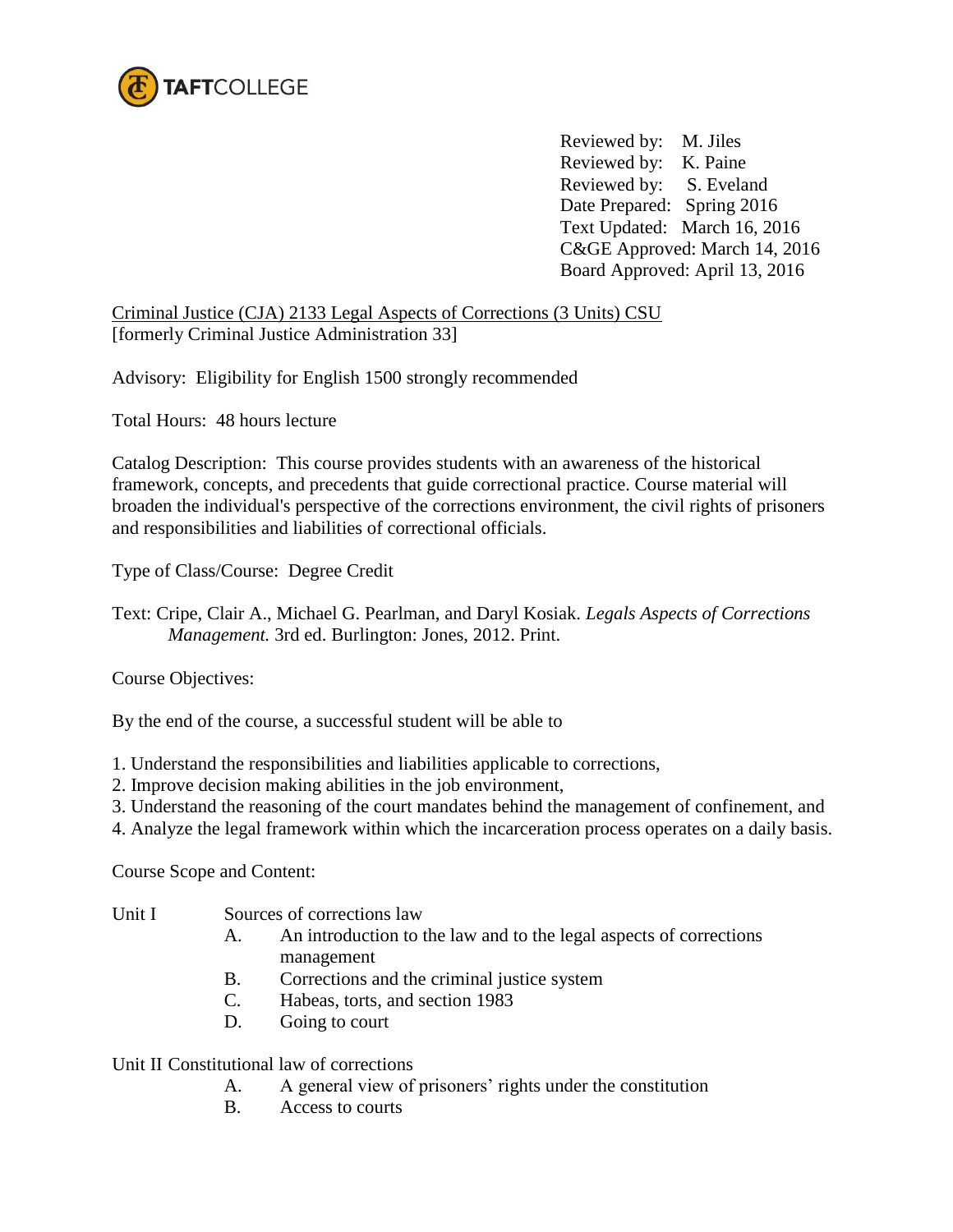

- C. First amendment: inmate mail
- D. First amendment: inmate association rights and visiting
- E. First amendment: religion
- F. Fourth amendment: search and seizure, and privacy
- G. Fifth and fourteenth amendments: due process—inmate discipline
- H. Fifth and fourteenth amendments: due process—classification, transfers, personal injuries, and property loss
- I. Fourteenth amendment: equal protection—female offenders and others
- J. Eighth amendment: the death penalty and other sentencing issues
- K. Eighth amendment: conditions of confinement—cruel and nusual punishment
- L. Eighth amendment: health care
- M. Probation and parole, community corrections, and fines

## Unit III Statutory and administrative law, jails, juveniles, privatization, and other special issues in corrections

- A. Statutory and administrative law
- B. Federal statutes: equal employment, disabilities, and tort claims
- C. jails
- D. Juveniles and young offenders
- E. Privatization issues in corrections
- F. Loss of rights of convicted persons

Learning Activities Required Outside of Class:

The students in this class will spend a minimum of 6 hours per week outside of the regular class time doing the following:

- 1. Studying Textbook(s)
- 2. Completing required reading including case studies
- 3. Completing required written exercises
- 4. Library research
- 5. Special projects/Internet Research

## Methods of Instruction:

- 1. Lectures
- 2. Class discussions
- 3. Audio/visual presentations /Research and study materials
- 4. Scenarios

Methods of Evaluation:

- 1. Writing assignments
- 2. Exam essays
- 3. Final exam